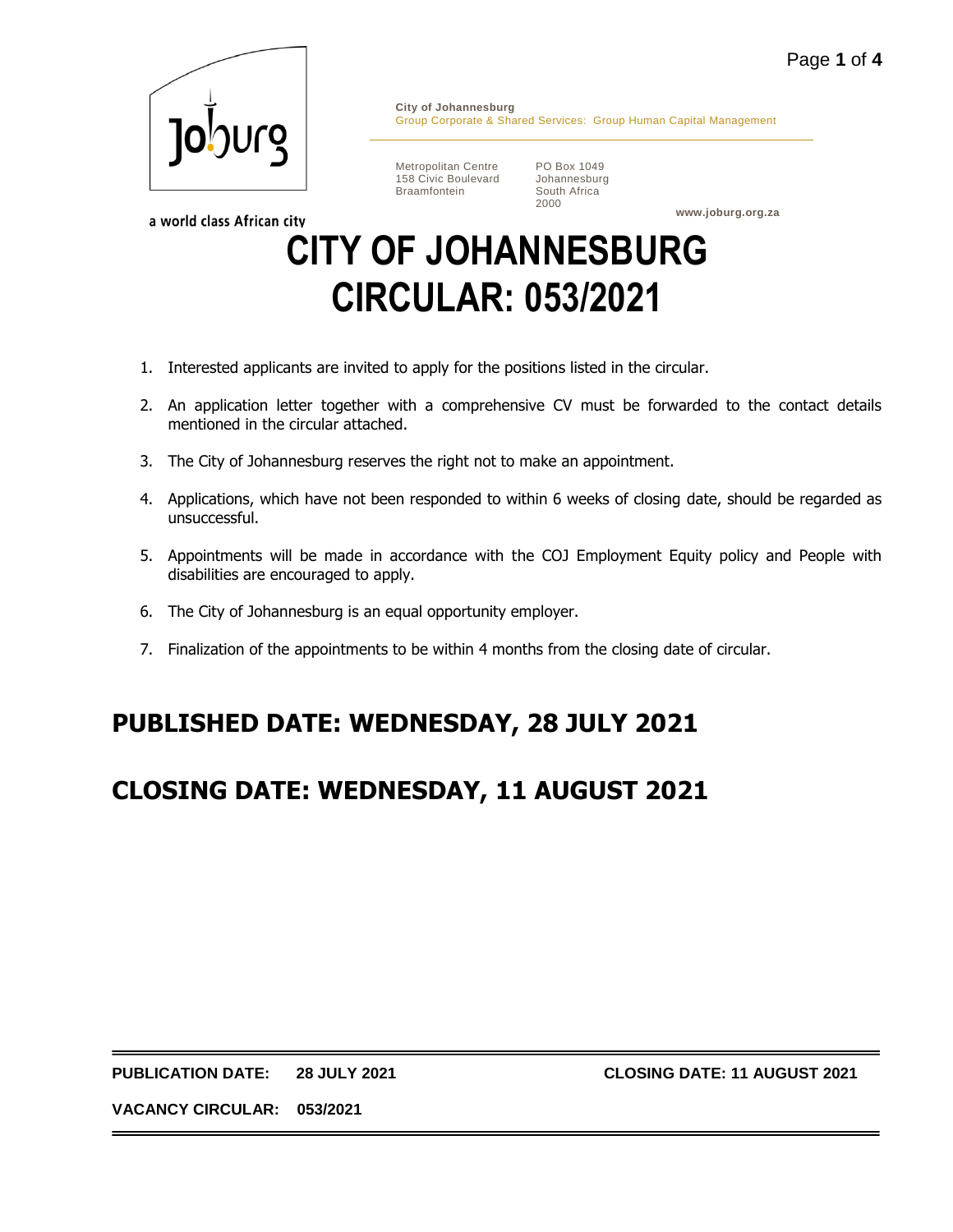## **PERMANENT POSITIONS (EXTERNAL)**

**This Vacancy is open to External Applicants AND Employees of the City of Johannesburg**

**1. Department:** Group Finance **Branch: Property Branch Designation: Manager: Strategic Support Salary Range:** R39 055.92 pm (basic salary excluding benefits)

#### **Appointment Requirements:**

- Bachelor's degree in Public Administration/Management or Commerce (NQF level 7); and
- 5 7 years' work experience in the following exposure areas: basic to intermediate numeracy skills with high attention to detail; ability to work under pressure; intermediate supervisory skills; good interpersonal and communication skills (in customer service); basic computer skills; highly service orientated; monitoring and evaluation skills; deadline orientation; team player; highly selfmotivated; independent and highly organized and focused.

**Primary Function**: provide strategic, analytical, human resources, administrative and business solutions support to enable the Group Head and Property Branch to effectively and efficiently deliver on their mandate.

**Key Performance Areas:** Manage operations in the Office of the Group Head: Property Branch. Effective implementation of Strategic Objectives and Functions for the Office of the Group Head. Effective management of expenses and procurement in the Office of the Group Head. Comply on monitoring and reporting of dashboard objectives. Monitor information requested from Section 79, Mayoral Committee, Group Finance Exco, PVC, EMT and other Committees of the City. Update, monitor and follow up with all requests and action items from the Group Head to subordinates. Capture and monitor departmental strategic risks. Monitor and update Departmental Performance Report. Prepare and submit draft business plan, including action plans/year planner, risk register, presentations to management Support and PMS and Administration. Prepare and submit monthly strategic reports to the Group Head for submission to Group Finance Exco. Manage reports that require the Group Head's approval. Update and maintain Disciplinary Register for the Property Branch on a monthly basis.

**Leading Competencies:** Conflict Resolution; Customer Service and Management; Time Management and ability to manage and motivate staff.

**Core Competencies:** Computer literacy (MS Office), Leadership; report writing, and presentation skills required.

*This is an employment equity targeted position and preference will be given to African/White Males and Females including people with disabilities.*

| <b>Contact Person:</b> Pearl Fambe |                    | Tel No: | (011) 358 3279 |
|------------------------------------|--------------------|---------|----------------|
| Workplace:                         | 66 Jorrissen Place |         |                |

All applications will be through the website using this link: **Manager: Strategic Support - <https://share.hsforms.com/1SXLVnsPRTzO2xR5JHAGJjg469tl>** Or visit [www.joburg.org.za](http://www.joburg.org.za/) and click on Vacancies.

**PUBLICATION DATE: 28 JULY 2021 CLOSING DATE: 11 AUGUST 2021**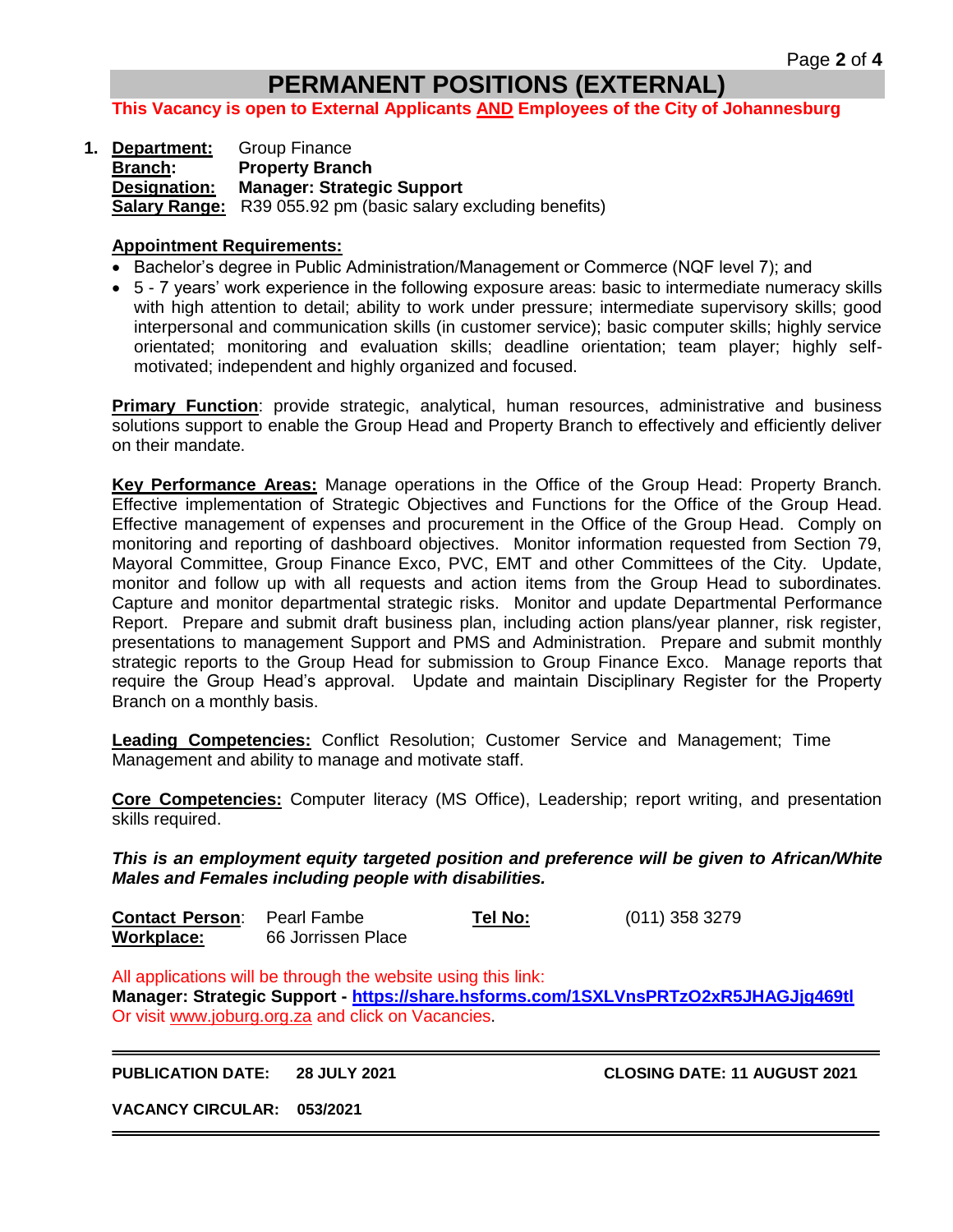| 2. Department:       | Health                                          |
|----------------------|-------------------------------------------------|
| <b>Branch:</b>       | <b>Region A</b>                                 |
| Designation:         | <b>Medical Doctor</b>                           |
| <b>Salary Range:</b> | R86 443.89 pm (basic salary excluding benefits) |

### **Appointment Requirements:**

- Degree in Health Sciences (MBChB)/NQF level 8;
- Current registration with Health Professions Council of South Africa (HPCSA);
- 7 9 years' experience in working in a primary health care setting;
- Knowledge of Legislation, best practices and policies and protocols on Health;
- MS Office and good communication skills;
- Must be willing to work extended hours whenever required;
- Must be willing to work across the sub-district facilities of the City of Johannesburg;
- Must be willing to provide in service training and case studies;
- Must form part of the multidisciplinary team;
- Must be resilience and ability to cope with change;
- Must have a valid driver's license; and
- Computer literacy

**Primary Function**: Lead, give strategic direction, control and monitor and evaluate the implementation of health programmes that minimize the burden of disease resulting from NCD's. Develop a multi-sectoral approach that address the social determinants of NCD's such as preventing the behavioral risk factors of eating unhealthy foods, using tobacco, consuming alcohols and inactivity and ensuring that the health services are geared to undertake early detection, cost-effective and appropriate treatment and control. Ensure that the provision of Non-Communicable Diseases programme in the City is developed and implemented within and aligned to the national and provincial framework. Conduct research on NCD's. Assist executive management in taking informed decisions on NCD's based on the latest research and health management information.

**Key Performance Areas:** Provide strategic direction, planning, decision making and leadership relating to NCD management in the City. Participate and advise in the development and reviews of appropriate strategies, business plans, policies, SOP's and Standard Treatment Guidelines and ensure that the approved ones are communicated to the relevant stakeholders and implemented. Monitoring and evaluation of health services as it relates to health programmes, and health promotional campaigns. Research and development to identify programme gaps and new initiatives implemented by other Provinces/Municipalities and to enhance the knowledge base for ongoing local, provincial, national and global action. Support training and mentoring to strengthen the capacity of manager and operational staff in relation to NCD's. Lead, support and control the financial management, budgeting and forecasting. Provide leadership in creating intersectoral collaboration support in relation to proceedings.

**Leading Competencies:** Must be able to work under pressure, work independently and make decisions.

**Core Competencies:** Must form part of the multidisciplinary team. Must be resilience and ability to cope with change. Work extra hours whenever required. Customer and Service Delivery Management

**PUBLICATION DATE: 28 JULY 2021 CLOSING DATE: 11 AUGUST 2021**